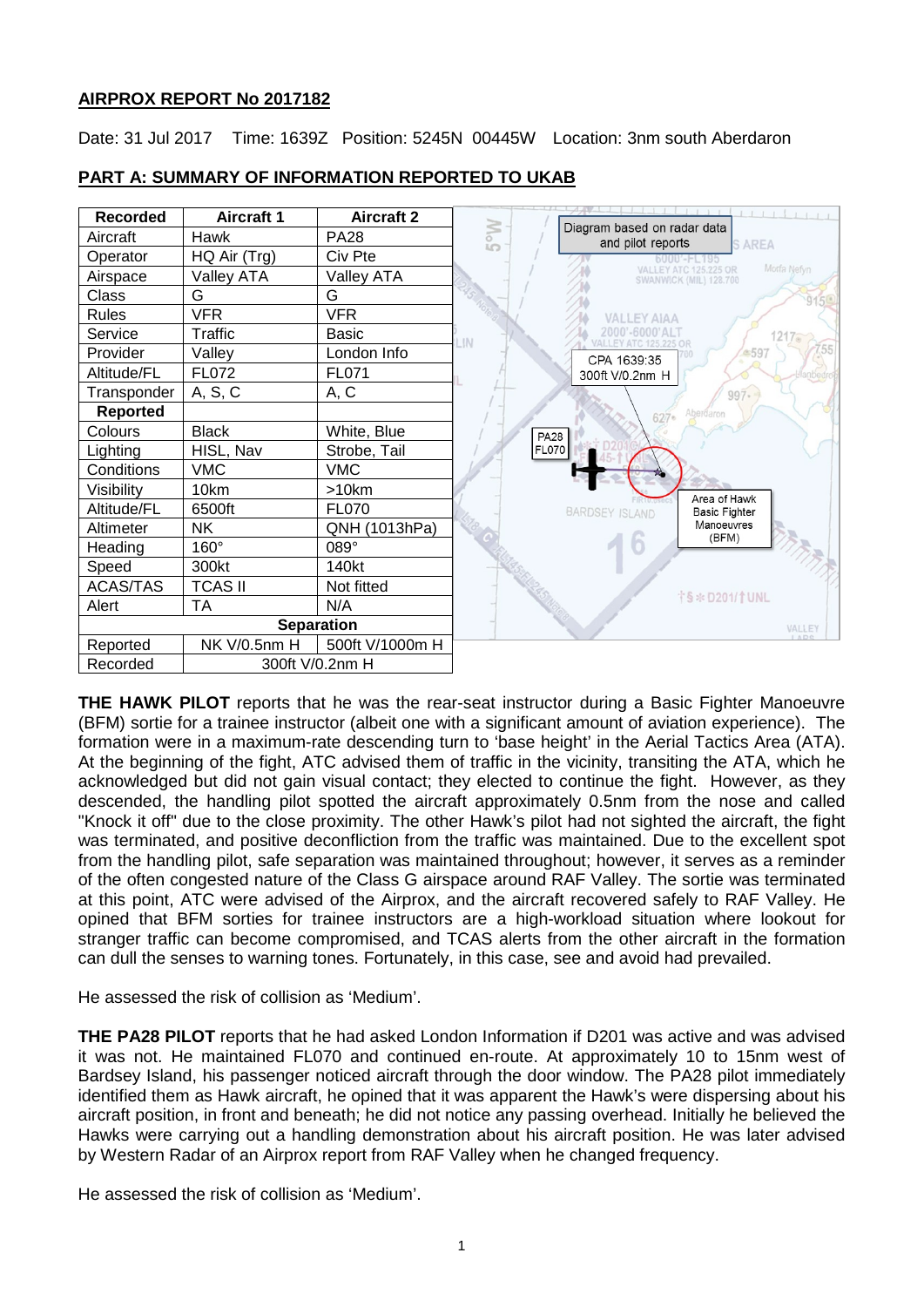**THE VALLEY CONTROLLER** reports that he was the TC(RA) controller providing a Traffic Service to the Hawk formation in Valley ATA; areas A, B and C. They were operating in the block 6,000ft to 26,000ft. He saw an aircraft transiting from west to east in the southern part of the Valley Western ATA. The aircraft was squawking 1177 (London Information) and was indicating FL70. As the unknown aircraft approached the eastern edge of Valley ATA C, he considered that it had become relevant to the Hawk formation and passed Traffic Information to them as 'west 3nm indicating 7000ft'. At the time the Hawk formation were manoeuvring, indicating approximately 4,000ft to 5000ft above the other aircraft. The Hawk formation pilot called 'not sighted'. He continued to monitor the aircraft but didn't consider a second TI call necessary. The lead Hawk formation pilot then called complete, recovering to Valley, and informed him that they were going to file an Airprox.

He perceived the severity of the incident as 'Low'.

**THE VALLEY SUPERVISOR** reports that he heard the Approach controller call the unknown traffic to the Hawk formation. The unknown was called when it was indicating FL70 on Mode C and the Hawk formation were showing 11,300ft on Mode C. The Approach controller called it at this point as the unknown traffic was flying within the Hawk formation's general handling level block. Following a period monitoring the traffic, the Hawk formation was observed to descend within the vicinity of the unknown aircraft and, when on recovery, informed Approach that they would be filing an Airprox against the unknown aircraft.

### **Factual Background**

The weather at Valley was recorded as follows:

METAR EGOV 311550Z 19021KT 9999 FEW018 SCT080 17/13 Q1008 BLU NOSIG

#### **Analysis and Investigation**

### **CAA ATSI**

The Hawk aircraft were conducting Basic Fighter Manoeuvres VFR in Valley Aerial Tactics Area C and were receiving a Traffic Service from the Valley Radar Approach controller. At the time of the Airprox, the PA28 (code 1177 (FIS)) was on a VFR Flight and receiving a Basic Service from London Flight Information Service and was maintaining FL70. The London FISO did not have access to surveillance equipment and therefore could not monitor the flight profile of the PA28.

At 1627:00 the PA28 checked in with London Flight Information Service, advised that he was routing via Llanbedr at FL70 and requested the status of D201. The FISO responded with a request for the PA28 pilot to transpond code 1177 with Mode C, report coasting in at Llanbedr, and that D201 was not notified as active.

There was no further communication between the PA28 pilot and the FISO until 1643.00, (after the Airprox), when the FISO instructed the pilot to change SSR code and contact Western Radar.

The PA28 pilot was subsequently advised by Western Radar that RAF Valley would be filing an Airprox.

At 1633:00, the two Hawk aircraft and the PA28 were first observed on the radar replay. The PA28 was 12nm southwest of the two Hawks at the time. (Figure 1).

At 1638.00 the PA28 is 3.5nm west-northwest of the two Hawks (Figure 2).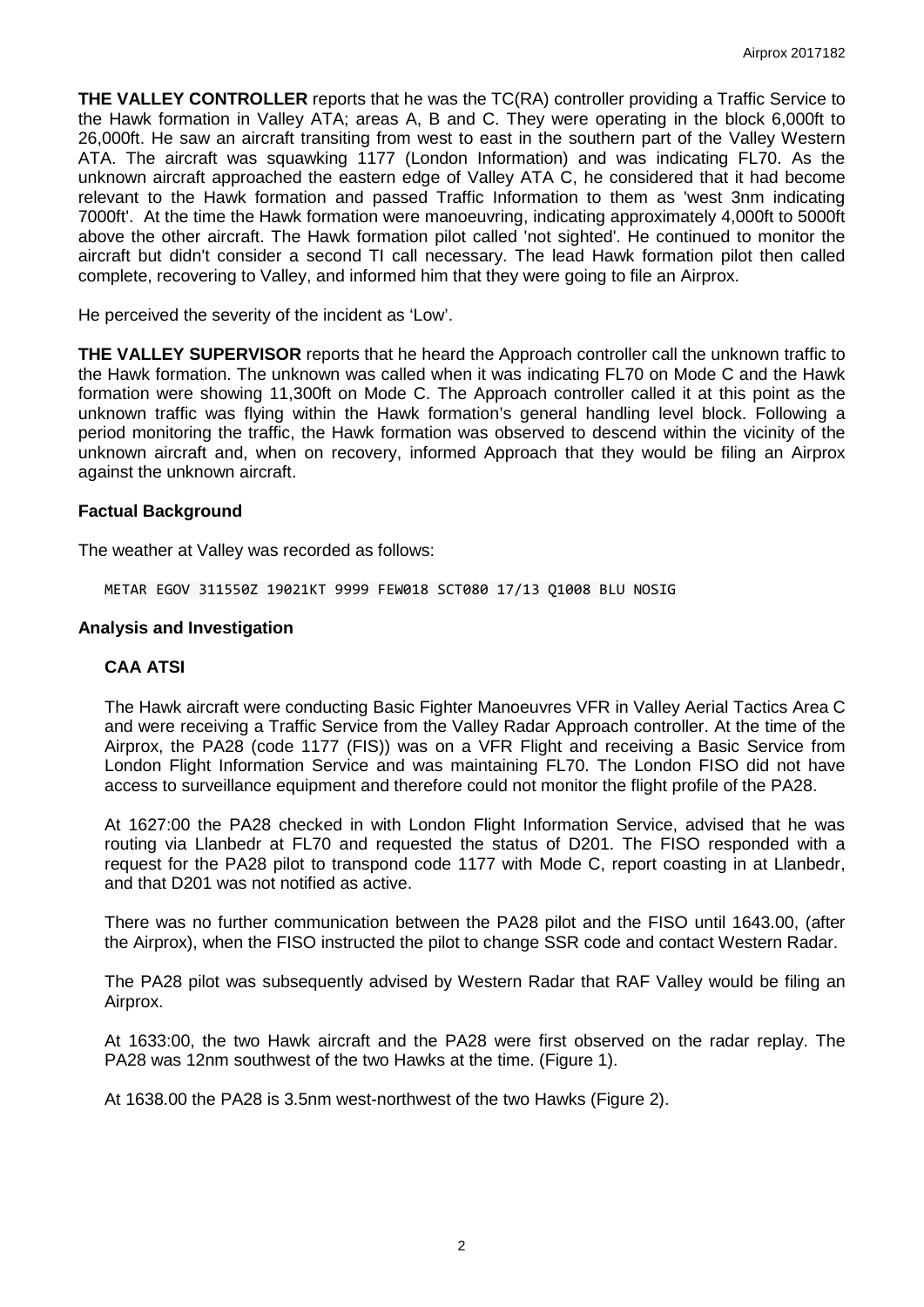



CPA took place at 1639:47. The PA28 was separated from Hawk 1 by 0.2nm laterally and 300ft vertically (Figure 3), and from Hawk 2 by 1.2nm laterally and 400ft vertically (Figure 4). The PA28 pilot reported sighting the two Hawks dispersing in front of and beneath his aircraft. The radar replay displayed the Hawks as passing behind and below the PA28 at CPA.





The Airprox occurred on Monday 31<sup>st</sup> July when the Valley ATA is promulgated as active with a lower limit of altitude 6000ft. Whilst the PA28 pilot requested the status of D201 and was advised that this was not notified as active, the pilot did not request the status of the Valley ATAs and did not adopt the advisory measures in the UK AIP (see below) or on the Aeronautical Chart i.e. to avoid the area or avail himself of a Radar Service from RAF Valley or Swanwick Mil, via London Flight Information if necessary. The following information on the Valley Aerial Tactics Area is promulgated via the UK AIP and the 1-500,000 Southern England and Wales Aeronautical Chart:

# UK AIP ENR 6-5-1-2 Aerial Tactics Areas

ATAs are defined as: An airspace of defined dimensions designated for air combat training, within which high energy manoeuvres are regularly practised by aircraft formations'. Pilots of non-participating aircraft who are unable to avoid these areas are strongly advised to make use of a radar service.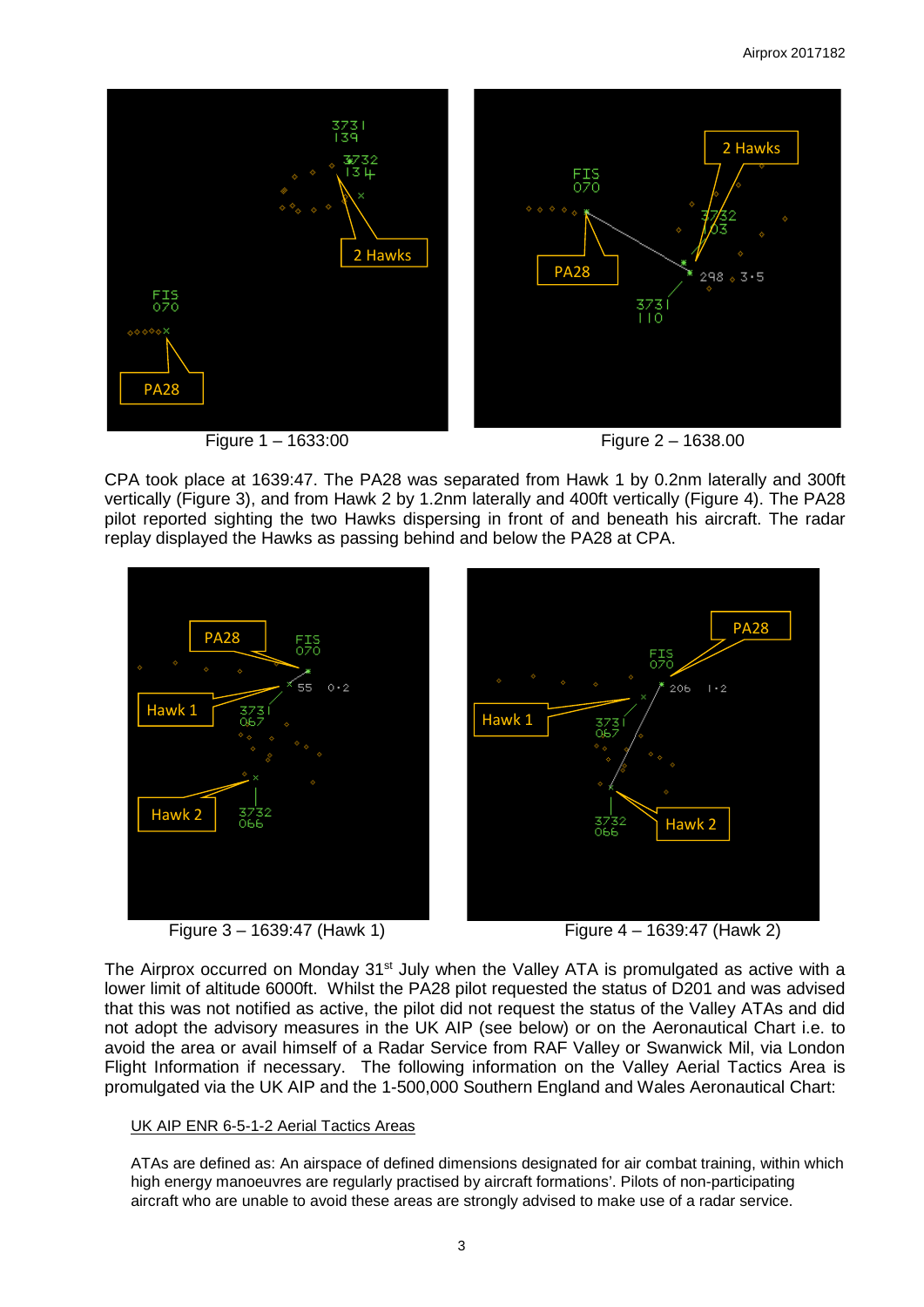Autonomous operations are only permitted within ATAs above FL195 when the overlying TRA is active.

1. WASH 0700-2300 Mon-Thu and 0700-1700 Fri. London Radar, via London Flight Information. 2. LAKENHEATH 0700-2300 Mon-Thu and 0700-1700 Fri. London Radar, via London Flight Information.

3. VALLEY 0800-1800 Mon-Thu and 0800-1700 Fri. RAF Valley ATC or Swanwick Mil, via London Flight Information.

- These times are one hour earlier during summer period. See UK AIP GEN 2.1.1 for start and finish of summer period.

UK AIP ENR 5.2.

| <b>ATA VALLEY</b><br>531810N 0050753W - 531505N 0034316W -<br>530603N 0032604W - 520153N 0033037W -<br>520911N 0043030W - 523827N 0051555W - | Upper limit: FL660<br>Lower limit: 6000 ft ALT | Military aircraft are to book in between FL 100 and FL 660. Autonomous<br>operations requiring access to NWMTA airspace above FL 195 are to<br>ensure that the NWMTA is active before entry.                                                                                                                                                                                                                                             |
|----------------------------------------------------------------------------------------------------------------------------------------------|------------------------------------------------|------------------------------------------------------------------------------------------------------------------------------------------------------------------------------------------------------------------------------------------------------------------------------------------------------------------------------------------------------------------------------------------------------------------------------------------|
| 524529N 0052146W - 531234N 0052117W -<br>531810N 0050753W                                                                                    |                                                | Hours: Military flying is at its peak between Mon-Thu 0800-1800 (0700-<br>1700); Fri 0800-1700 (0700-1600).                                                                                                                                                                                                                                                                                                                              |
|                                                                                                                                              |                                                | Remarks: All CAS is to be avoided. Users are to note that when the<br>NWMTA North Low is not active, airway Y124 may be activated. Intense<br>military air activity, including air combat training manoeuvres and live air-<br>to air firing at towed targets over the sea.                                                                                                                                                              |
|                                                                                                                                              |                                                | Advisory Measures: Pilots are strongly recommended to avoid the area;<br>if this is not possible they should request a service from RAF Valley ATC<br>or Swanwick Mil, via London Flight Information if necessary, at least 15<br>nm range from the edge of the area.                                                                                                                                                                    |
|                                                                                                                                              |                                                | Note: Live air-to-air firing at towed targets regularly takes place over the<br>sea within the northern stub of EG D201. Live firing under 'Clear Range'<br>procedures but at least 20 nm out from the coastlifie, may take place both<br>within and below portions of the Aerial Tactics Area. The activity will not<br>be subject to NOTAM action but times can be obtained from RÅF Valley<br>Operations, Tel: 01407-762241 Ext 7540. |
|                                                                                                                                              |                                                |                                                                                                                                                                                                                                                                                                                                                                                                                                          |

At the time of the Airprox the aircraft were operating in Class G Airspace where pilots are responsible for their own collision avoidance.

### **Military ATM**

Figures 5-10 show the positions of the PA28 and Hawks at relevant times in the lead up to and during the Airprox. The screen shots are taken from a replay using the Clee Hill radar, which is not the radar used by Valley ATC, therefore is not representative of the picture available to the controllers. There may also be disparity between the timings of the radar picture and communications recordings due to equipment limitations.

At 16:37:52 (Figure 5), the Valley Approach Controller passed Traffic Information (TI) to the pair of Hawks as "west, 2nm, eastbound, slow moving, indicating 7000ft". Hawk 1 was 5.4nm and Hawk 2 was 3.8nm from the PA28.



Figure 5: Geometry at 16:37:52 Figure 6: Geometry at 16:38:12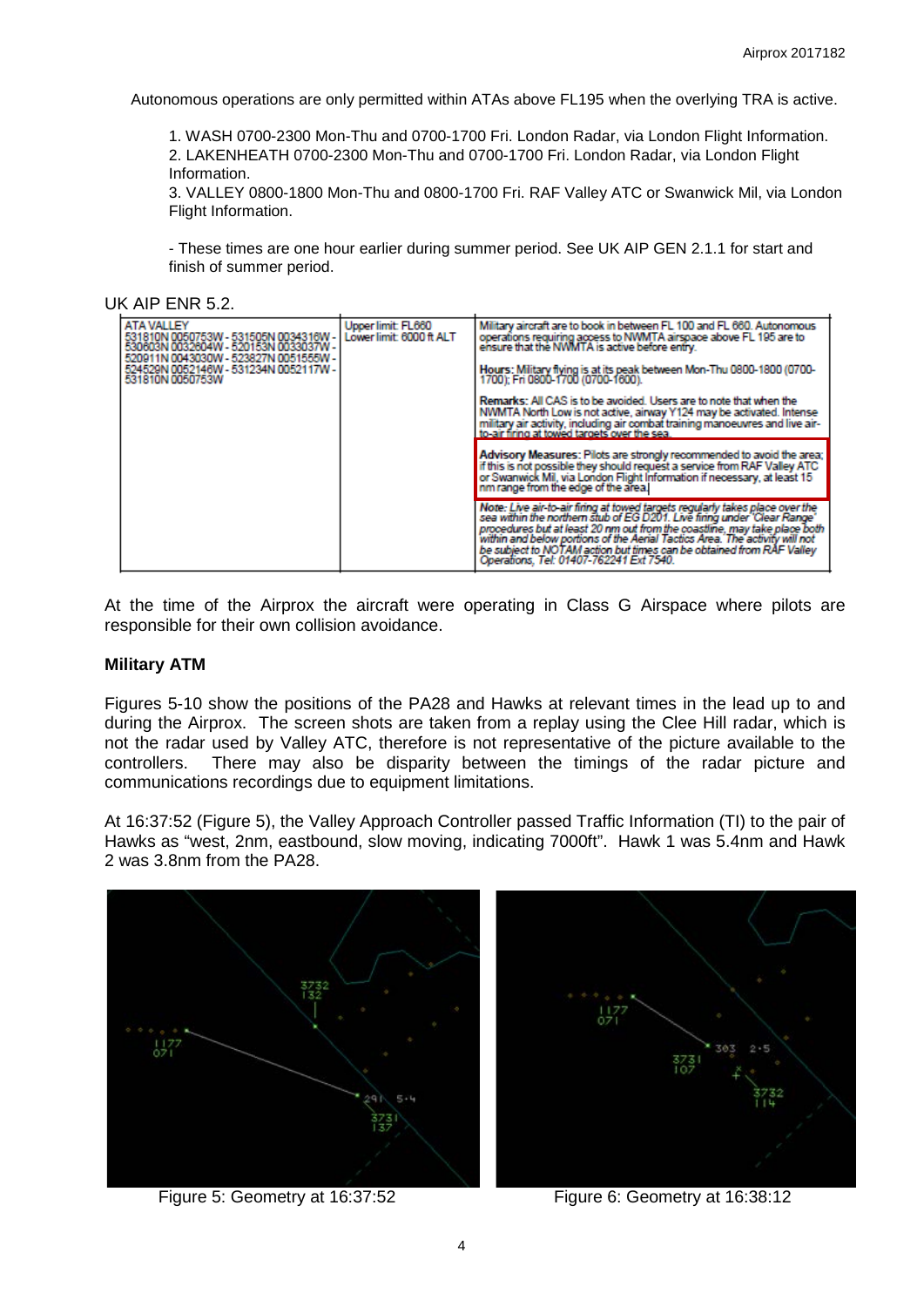At 16:38:12 (Figure 6), the Hawks were both still operating above 10,000ft, with the PA28 maintaining course and altitude.



Figure 7: Geometry at 16:38:56 Figure 8: Geometry at 16:39:23 (PA28 1177; Hawks 3731/2)

At 16:38:56 (Figure 7), the Hawks were both still operating above 11,000ft, with the PA28 maintaining course and altitude.

At 16:39:23 (Figure 8), after their mode C readout had dropped out for several seconds, the Hawks reappeared having made a rapid descent.

At 16:39:33 (Figure 9), the Hawks and PA28 were co-altitude with 0.7nm lateral separation.







Figure 9: Geometry at 16:39:33 Figure 10: Geometry at 16:39:47

(PA28 1177; Hawks 3731/2)

At 16:39:47 (Figure 10), the PA28 and Hawks were at their closest proximity, approximately 0.2nm lateral separation and 300ft vertical separation.

The Valley Approach Controller reported having low workload and task difficulty as he was only providing an Air Traffic Service to the pair of Hawks. He passed TI to the Hawks when the PA28 was 5.4nm west of Hawk 1 (3.8nm west of Hawk 2) and 6000ft below because the aircraft was in transit through their operating block, the lower level of which was 6000ft, and the Hawks could be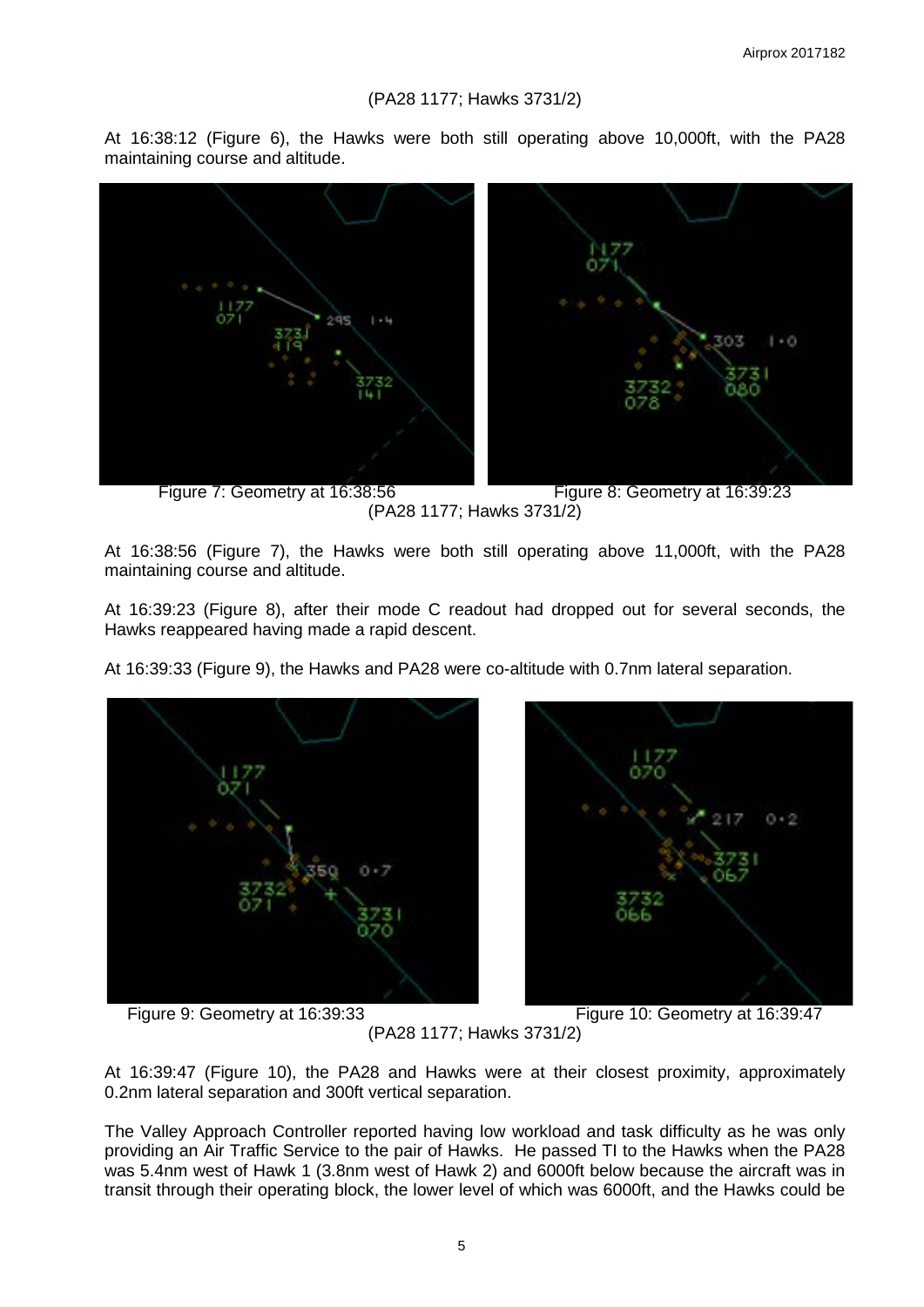expected to make a rapid descent at any time. The TI was inaccurate, underestimating the range of the PA28 (described as 2nm), though this could be attributed to the range scale of the radar screen at the time of the incident. The lead Hawk pilot responded that the traffic was not in sight.

The Valley Approach Controller stated that TI was not updated because, while monitoring the situation, he did not deem it to be necessary. Figure 4 shows that the pair of Hawks descended towards the transiting PA28 and operated at a similar altitude for approximately 24 seconds before the CPA was recorded; therefore, it would have been reasonable to expect the changing situation to be recognised, assimilated and TI to be updated unless the controller was distracted.

### **UKAB Secretariat**

The Hawk and PA28 pilots shared an equal responsibility for collision avoidance and not to operate in such proximity to other aircraft as to create a collision hazard<sup>[1](#page-5-0)</sup>.

## **Occurrence Investigation**

The Hawk operating authority Occurrence Safety Investigation (OSI) identified that the TCAS had repeatedly failed during the high-energy manoeuvres, with each failure lasting between 4 and 5 seconds; there were also nuisance warnings due to the proximity of the second cooperating aircraft (the second Hawk). This resulted in the TCAS not alerting the presence of the PA28 until the pilot had called 'Knock it off'. A recommendation was proposed as a result:

*Due to TCAS nuisance warnings during BFM and the possible desensitisation of aircrew to these warnings it may be advisable to revisit the use of TCAS by only one formation member during BFM sorties.* 

## **Comments**

### **HQ Air Command**

This occurrence took place in the busy Class G airspace of North Wales, within the Valley Aerial Tactics Area (ATA) and just above the Valley Area of Intense Air Activity (AIAA) (see UK AIP ENR Section 6.5.1.2). The available barriers to MAC in this type of airspace are most usually electronic conspicuity, a surveillance-based Air Traffic Service and lookout. On this occasion the electronic conspicuity barrier appears to have failed because the PA28 was not equipped with an ACAS and the TCAS II fitted to the Hawk T2 aircraft continually failed during the high energy manoeuvres that the Hawks were conducting. However, the Hawk pilot did receive TI. Further investigation has revealed that the time stamps from the radar and radio recordings and may not be synchronised (a possible error of up to 15-30 seconds), thus it is difficult to establish whether or not the initial TI was accurate. Notwithstanding, the Hawk pilot elected to continue the descending fight towards the vicinity of the PA28 as he had not assimilated the proximity of the stranger traffic to his projected flight-path, possibly expecting the TI to be updated if the PA28 was to remain a factor. Further communication with the controller involved has revealed that the Mode C readout on the Hawks was not as stable as might be assumed from reference to the Clee Hill radar recordings (the controller was not using a NATS radar feed) and that, in fact, there was no indication to the controller that the Hawks were descending. Once his Mode C information stabilised, the controller assimilated the proximity of the aircraft and was about to issue further TI when the Hawk pilot declared the Airprox.

The final barrier available to the crews in this encounter was lookout. This is naturally compromised during BFM because the pilot will be concentrating more on the 'adversary' and therefore less on the wider environment. That said, the Hawk pilot did see the PA28 in time to warn his wingman of the presence of the other aircraft and ensure safe separation was achieved between all 3 aircraft.

 $\overline{\phantom{a}}$ 

<span id="page-5-0"></span><sup>1</sup> SERA.3205 Proximity.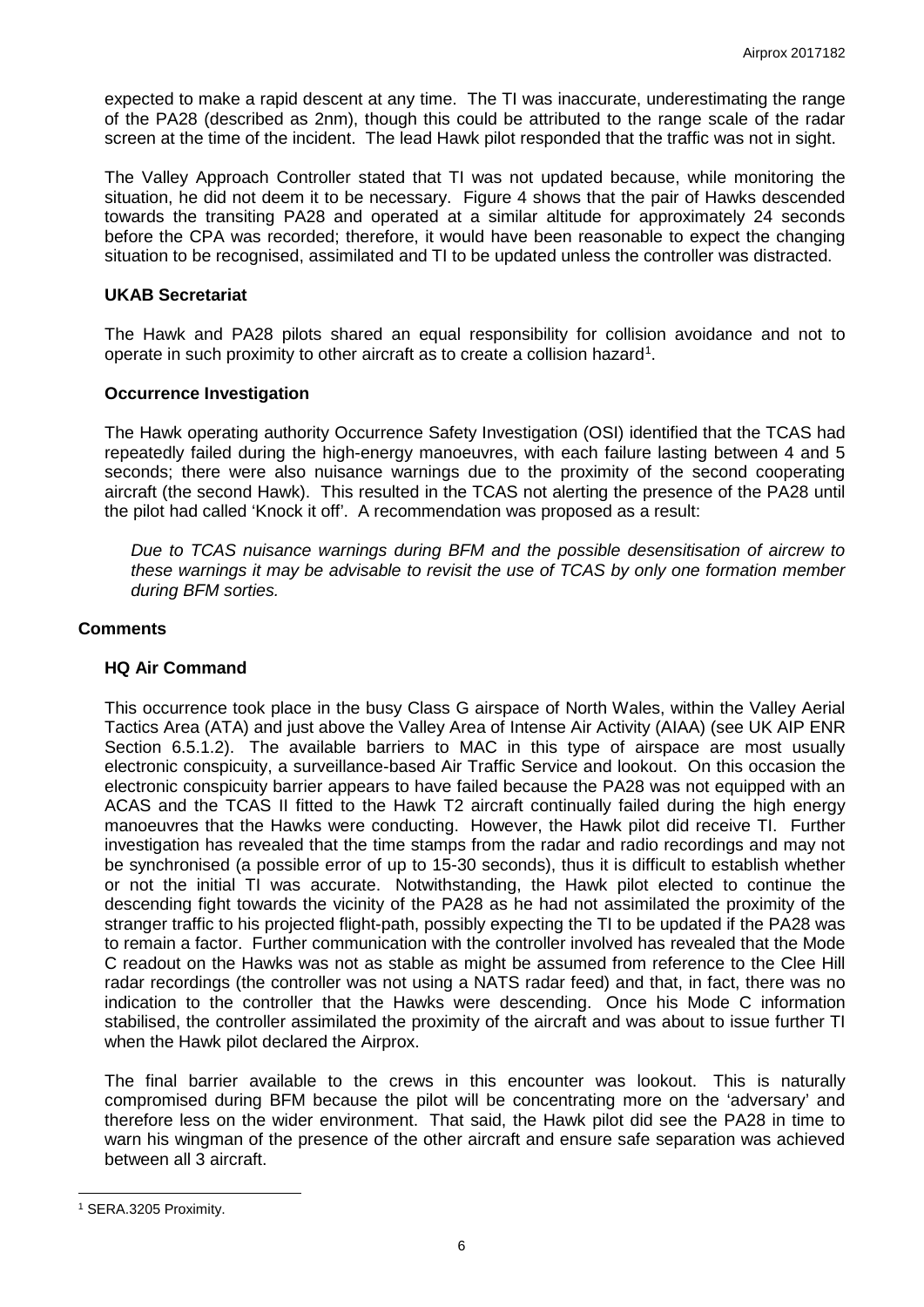The safety investigation conducted by the unit recommended that the use of TCAS by both aircraft during BFM be revisited as the constant alerts generated by the wingman may lead to the crews becoming desensitised to the warnings. After reviewing the issue of crew desensitisation to TCAS warnings during BFM it has been decided that the benefits of both aircraft being in a position to receive warnings of other traffic outweigh the possible disadvantages of crew desensitisation.

## **Summary**

An Airprox was reported when a Hawk and a PA28 flew into proximity at 1639 on Monday 31<sup>st</sup> July 2017. Both pilots were operating under VFR in VMC, the Hawk pilot in receipt of a Traffic Service from Valley and the PA28 pilot in receipt of a Basic Service from London Information.

# **PART B: SUMMARY OF THE BOARD'S DISCUSSIONS**

Information available consisted of reports from the pilots of both aircraft, transcripts of the relevant RT frequencies, radar photographs/video recordings, reports from the air traffic controllers involved and reports from the appropriate ATC and operating authorities.

The Board began their discussions by hearing from the military aircrew Board member. commented that, although the Hawk pilots had received Traffic Information at 2nm, the lead pilot had said that they had not fully assimilated the information and had not realised that their manoeuvres would take them close to the PA28 who was transiting through the ATA. He explained that the highenergy manoeuvres and rapid climb/descent profiles coupled with the equipment update rate of the Valley radar resulted in the Valley controller only seeing the Hawk's rapid altitude changes on his radar screen once the Hawks had either levelled-off or slowed their climb/descent; this meant that the controller had not realised the Hawks had descended towards the PA28's level. Nevertheless, the controller had previously passed Traffic Information to the Hawks based on their operating block. Regarding the use of both aircraft having their TCAS II equipment turned on and crews becoming 'desensitised' to the multiple alerts, he amplified the HQ Air Command comment and confirmed that it had been decided that the value of both aircraft having their electronic warning systems on outweighed the relatively few times that the systems issued a false alert from another aircraft in the formation.

The Board then turned to the actions of the PA28 pilot. Although the pilot was flying within Class G airspace, the UK AIP strongly advises pilots transiting the area to contact either Valley or Swanwick ATC. The Board agreed that, had the pilot talked to Valley ATC and requested a service from them whilst transiting through the Valley ATA, this would have provided enhanced situational awareness to both the controlling agency and the Hawk pilots operating in the ATA, and would also have ensured that the PA28 pilot was kept appraised of any conflicting aircraft activity. Notwithstanding, members noted that although the Valley ATA and contact frequency is marked on the civil maps, the UK AIP entry was not as robust as it could be in that there was scope for pilots to misinterpret the correct agency to communicate with; the PA28 pilot may have believed he was conforming by receiving a Basic Service through London Information rather than Valley or Swanwick ATC in the belief that London Information would liaise with Valley ATC if the area was active. Members noted that the PA28 pilot did not see the Hawk aircraft until after the Hawk pilots had curtailed their manoeuvres and there was no risk of collision.

The Board then turned to the actions of the Hawk pilots. The Board agreed that the Hawk pilots had received adequate Traffic Information on the PA28 but they had not assimilated this information in relation to their high-energy manoeuvres early enough to prevent the aircraft coming into proximity. Board members with military fast-jet experience opined that, on receiving information that another aircraft was within 2nm of their BFM activity, the formation leader would have been better placed by terminating their manoeuvring at that point rather than carry on. Fortunately, as it happened, the Hawk pilot did see the PA28 with sufficient time to call 'knock it off' and cease manoeuvring, thereby ensuring the risk of collision was averted.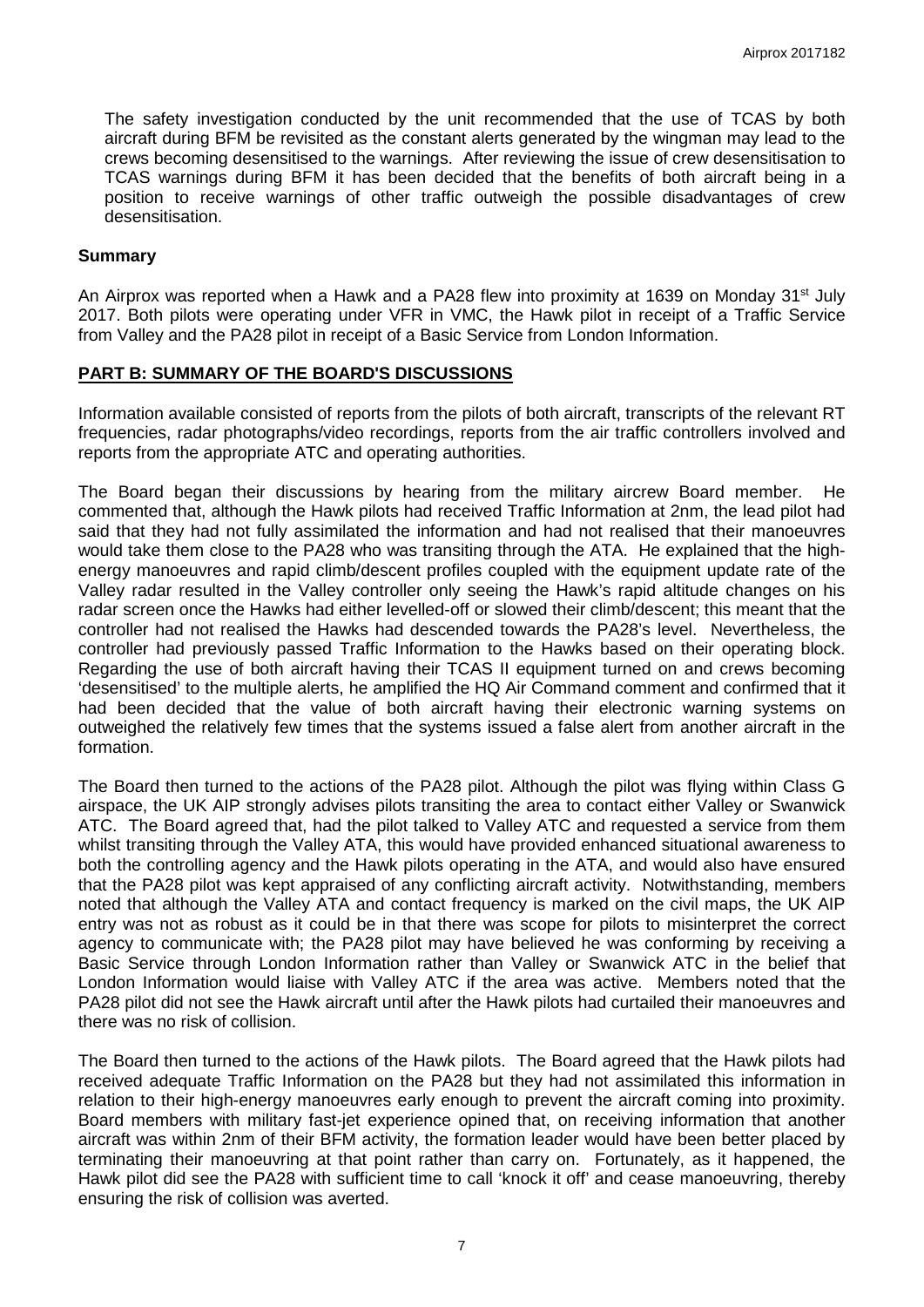The Board then looked at the cause and risk of the Airprox. They agreed that the Hawk pilot had seen the PA28 sufficiently early to stop their manoeuvres and resolve the confliction, whilst the PA28 pilot had not seen the Hawks until they had already effectively avoided the PA28 so no action was required on his part. Given the circumstances of the incident, the Board considered that the Hawk pilot had seen the PA28 as early as could be expected, and so the cause was determined to be a conflict in Class G resolved by the Hawk pilot. Notwithstanding, the Board also agreed that there were two factors that had contributed to the Airprox: the first being that the PA28 pilot did not contact RAF Valley ATC or Swanwick as advised in the UK AIP; and the second that the Hawk crews did not assimilate the Traffic Information concerning the PA28's position. Turning to the risk, members were quick to agree that the Hawk pilot's actions had been sufficient to avert any risk of collision; accordingly, the Board assessed the risk as Category C.

The Board decided that the ambiguity in the UK AIP entry regarding the agency to contact when transiting through the Valley ATA should be reviewed to ensure it could not be misinterpreted or mislead pilots as to the correct actions they should adhere to. Therefore, the Board resolved to make a recommendation that DAATM review the AIP wording regarding transit of the Valley ATA.

## **PART C: ASSESSMENT OF CAUSE AND RISK**

Cause: A conflict in Class G resolved by the Hawk pilot.

Contributory Factor(s): 1. The PA28 pilot did not contact RAF Valley ATC or Swanwick as advised in the UK AIP. 2. The Hawk crews did not assimilate the Traffic Information concerning the PA28's position.

Degree of Risk: C.

Recommendation(s): DAATM review the AIP wording regarding transit of the Valley ATA.

### Safety Barrier Assessment<sup>[2](#page-7-0)</sup>

In assessing the effectiveness of the safety barriers associated with this incident, the Board concluded that the key factors had been that:

### **ANSP**

**Regulations, Processes, Procedures & Compliance** was assessed as **partially effective** because the UK AIP entry for the Valley ATA was ambiguous and could result in some pilots misinterpreting the requirement to communicate with the relevant operating authority.

### **Flight Crew**

l

**Tactical Planning** was assessed as **partially effective** because the PA28 pilot did not call Valley or Swanwick ATC in accordance with the UK AIP entry.

**Situational Awareness & Action** was assessed as **partially effective** because the Hawk pilots had sufficient Traffic Information but did not act upon it early enough.

**Warning System Operation and Compliance** was assessed as **ineffective** because the TCAS failures during the high-energy combat manoeuvres prevented the system functioning effectively.

<span id="page-7-0"></span><sup>&</sup>lt;sup>2</sup> The UK Airprox Board scheme for assessing the Availability, Functionality and Effectiveness of safety barriers can be found on the [UKAB Website.](http://www.airproxboard.org.uk/Learn-more/Airprox-Barrier-Assessment/)